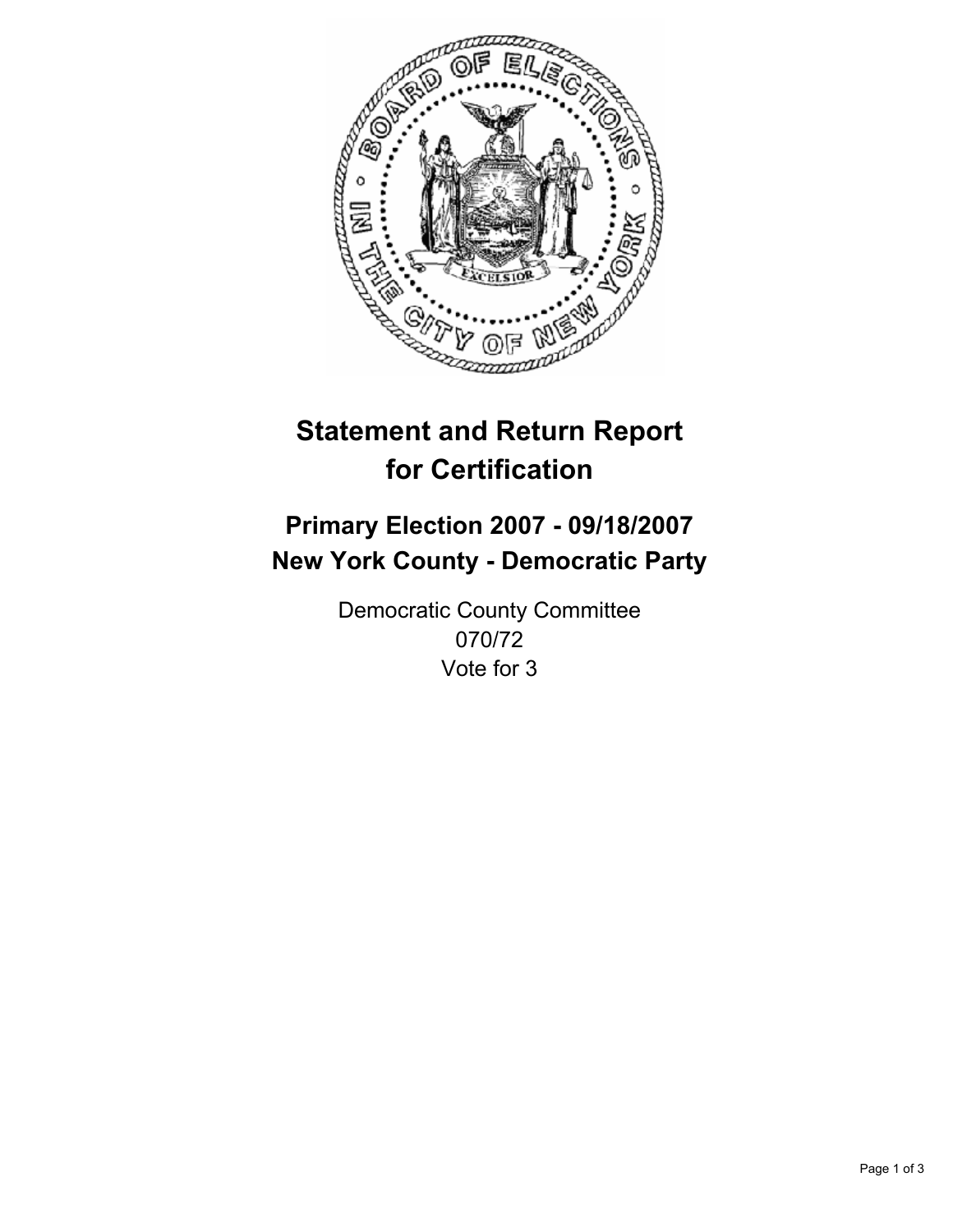

## **Assembly District 72**

| <b>EMERGENCY</b>       |     |
|------------------------|-----|
| ABSENTEE/MILITARY      |     |
| <b>AFFIDAVIT</b>       | 0   |
| <b>LINDA GITTENS</b>   | 34  |
| PATRICIA HOWARD        | 37  |
| <b>CAROL HENDRICKS</b> | 40  |
| PAOLA RAMIREZ          | 17  |
| <b>SILVIA SILVER</b>   | 15  |
| <b>STEFONY ARIAS</b>   |     |
| <b>Total Votes</b>     | 150 |